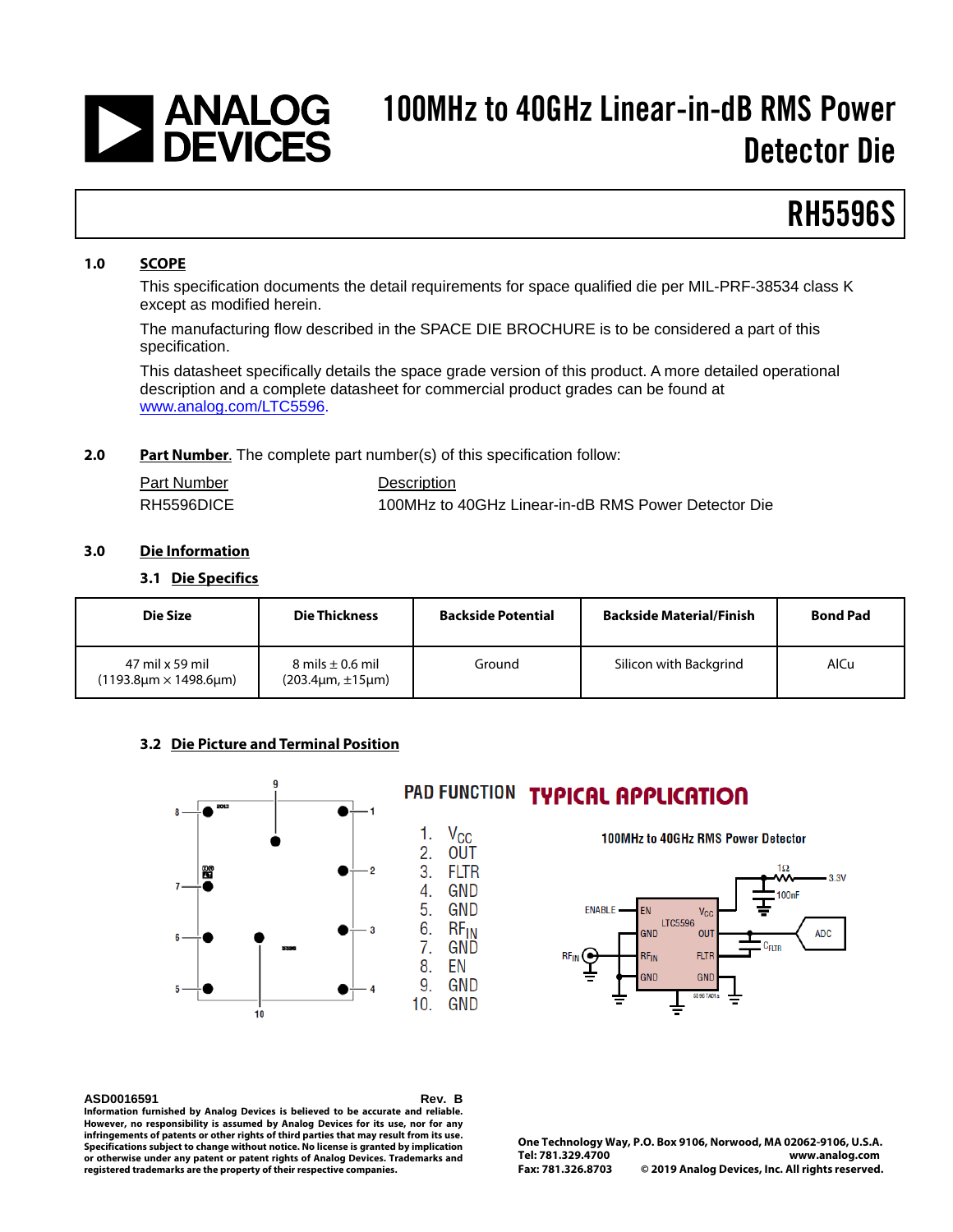### **3.3 Absolute Maximum Ratings 1/**

Absolute Maximum Ratings Notes:

1/ Stresses above the absolute maximum rating may cause permanent damage to the device. Extended operation at the maximum levels may degrade performance and affect reliability.

2/ The voltage on all pins should not exceed 3.8V, VCC + 0.3V or be less than –0.3V, otherwise damage to the ESD diodes may occur.

### **3.4 Radiation Features**

Maximum total dose available (dose rate =  $50 - 300$  rads(Si)/s)....100 k rads(Si) 1/ No Single Event Latchup (SEL) occurs at Effective linear energy transfer (LET): ≤ 80 MeV-cm2/mg 2/

Radiation Features Notes:

- 1/ Guaranteed by device and process characterization. Contact ADI for data available up to 200Krads.
- 2/ Limits are characterized at initial qualification and after any design or process changes that may affect the SEL characteristics, but are not production lot tested unless specified by the customer through the purchase order or contract. For more information on single event effect (SEE) test results, contact ADI for further data beyond published report on the ADI website.

### **4.0 Die Qualification**

In accordance with class-K version of MIL-PRF-38534, Appendix C, Table C-II, except as modified herein.

- (a) Pre-screen test post assembly required prior to die qualification, to remove all assembly related rejects.
- (b) Mechanical Shock or Constant Acceleration not performed; die qualification is performed in an open carrier.
- (c) Interim and post burn-in electrical tests will include static tests screened at +25°C only.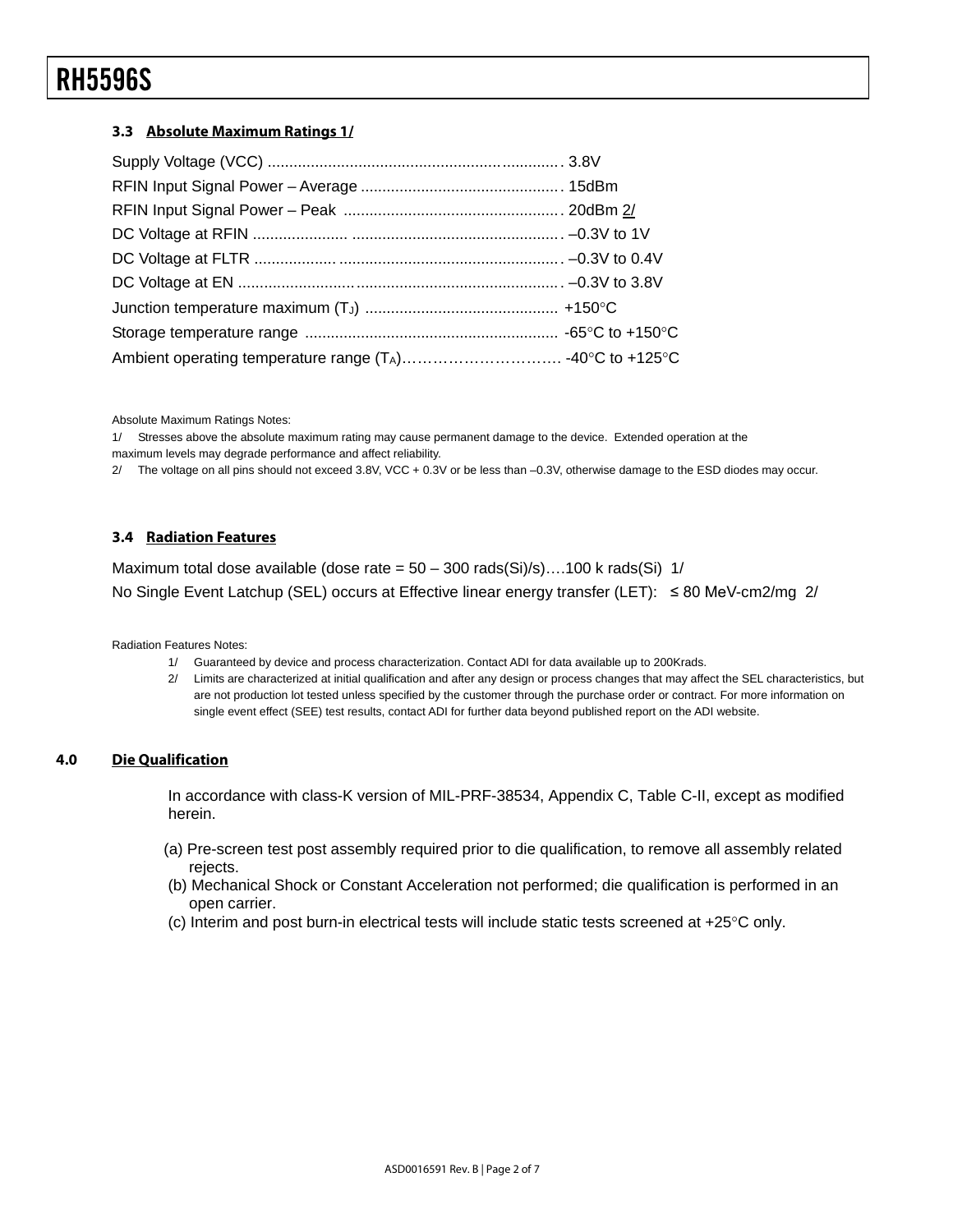## **TABLE I – PROBE TEST ELECTRICAL PERFORMANCE CHARACTERISTICS**

| Parameter                    | Symbol            | Conditions: $T_A = 25^{\circ}C$ .<br>$V_{CC} = EN = 3.3V.1/$<br><b>Unless otherwise specified</b> | Limit<br>Min | Limit<br>Max | Units |
|------------------------------|-------------------|---------------------------------------------------------------------------------------------------|--------------|--------------|-------|
| Output DC voltage            | V <sub>OUT</sub>  | No RFin signal present, $EN = 1.1V$                                                               |              |              | mV    |
| EN Input High Voltage (On)   | <b>ENON</b>       |                                                                                                   | 1.1          |              |       |
| EN Input Low Voltage (Off)   | EN <sub>OFF</sub> |                                                                                                   |              | 0.6          |       |
| <b>EN Pin Input Current</b>  | <b>IFN</b>        |                                                                                                   |              | 500          | nA    |
| Supply Voltage               | Vcc               |                                                                                                   | 2.7          | 3.3          | v     |
| <b>Active Supply Current</b> | ICC.              | No RFin signal present, $EN = 3.3V$                                                               | 25           | 35           | mA    |
| Shutdown Supply Current      | ISD               | $EN = 0V$                                                                                         |              | 500          | nA    |

1/ AC performance not production probe tested.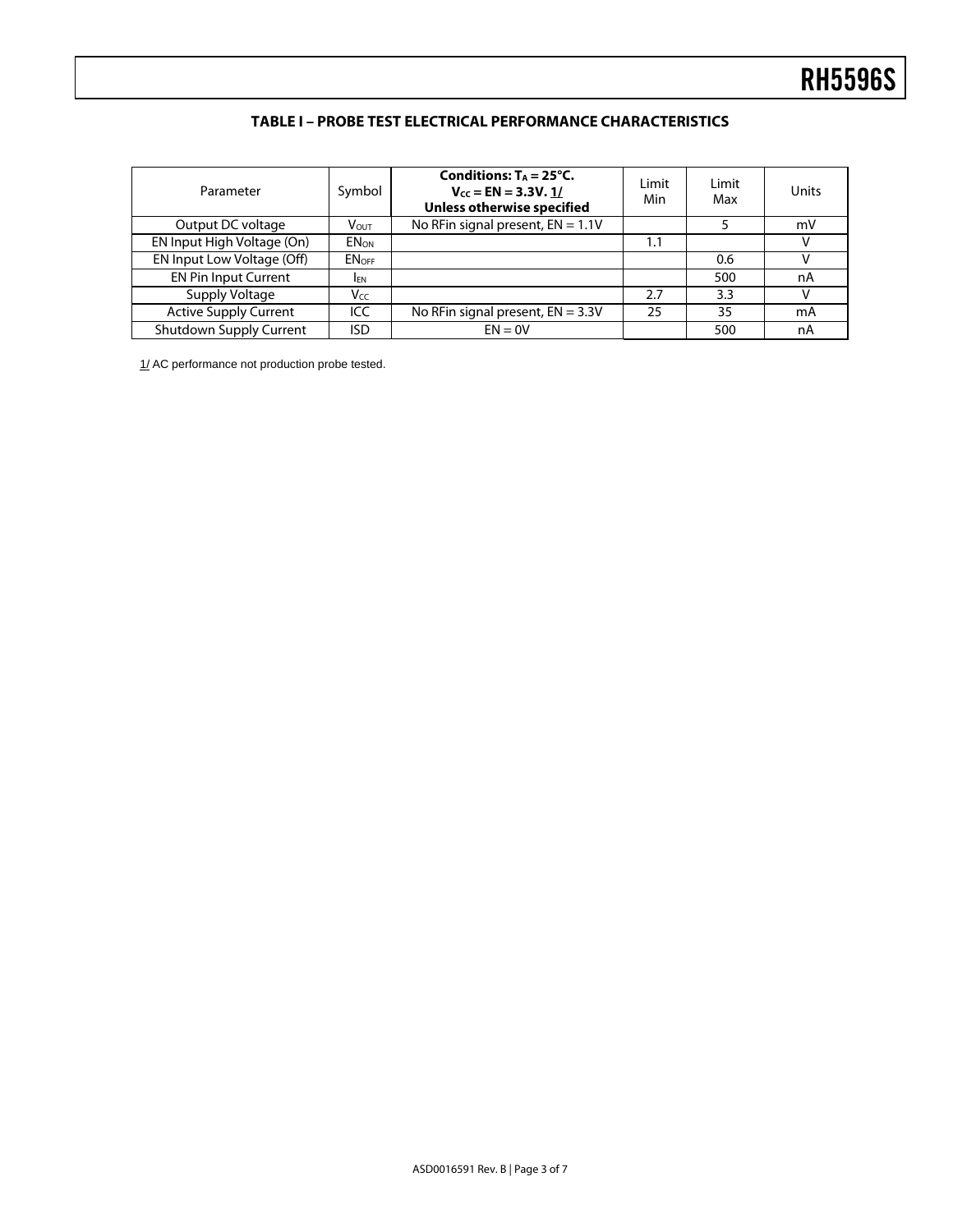## **TABLE II – ELECTRICAL PERFORMANCE CHARACTERISTICS FOR QUALIFICATION SAMPLES**

| Parameter                                                                               |                                | Conditions <sub>1/</sub>    |              |                | Limit           | Limit           |                         |
|-----------------------------------------------------------------------------------------|--------------------------------|-----------------------------|--------------|----------------|-----------------|-----------------|-------------------------|
| See notes at end of table                                                               | Symbol                         | Unless otherwise specified  |              | Sub-Group      | Min             | Max             | Units                   |
| <b>OUT INTERFACE (OUT pin)</b>                                                          |                                |                             |              |                |                 |                 |                         |
| Output DC voltage Min                                                                   | VoutMin                        | $RFin = off (No RF signal)$ |              | 1              |                 | 5               | mV                      |
|                                                                                         |                                | $EN = 1.1 V$                |              | 2,3            |                 | 7               |                         |
|                                                                                         |                                |                             | $\mathsf{R}$ | $\mathbf{1}$   |                 | 5               |                         |
| <b>Output DC voltage Max</b>                                                            | $\overline{V}_{\text{outMax}}$ | $RFin = 10$ dBm             |              | $\mathbf{1}$   | 1.10            | 1.20            | V                       |
|                                                                                         |                                | $EN = 1.1 V$                |              | 2,3            |                 | 1.22            |                         |
|                                                                                         |                                |                             | R            | $\mathbf{1}$   |                 | 1.22            |                         |
| <b>POWER SUPPLY (VCC pin)</b>                                                           |                                |                             |              |                |                 |                 |                         |
| <b>Active Supply current</b>                                                            | $I_{CC}$                       | $RFin = off (No RF signal)$ |              | $\mathbf{1}$   | 25              | 31              | mA                      |
|                                                                                         |                                | $EN = 3.3 V$                |              | 2,3            | 23              | 33              |                         |
|                                                                                         |                                |                             | $\mathsf{R}$ |                | $\overline{25}$ | 31              |                         |
| <b>ENABLE INPUT INTERFACE (EN pin)</b>                                                  |                                |                             |              |                |                 |                 |                         |
| EN Input High Voltage (On)                                                              | <b>ENON</b>                    | Verify DC out               |              | 1,2,3          | 1.08            |                 | $\overline{\mathsf{v}}$ |
|                                                                                         |                                |                             | R            | 1              | 1.08            |                 |                         |
| EN Input Low Voltage (Off)                                                              | <b>ENOFF</b>                   | Verify no DC out            |              | 1,2,3          |                 | 0.6             | $\vee$                  |
|                                                                                         |                                |                             | R            | $\mathbf{1}$   |                 | 0.6             |                         |
| RF INPUT INTERFACE (RFin pin)                                                           |                                |                             |              |                |                 |                 |                         |
| Operating frequency                                                                     | Fmax                           | 2/                          |              | 4,5,6          | 0.1             | 40              | GHz                     |
| Frequency = 2140MHz Continuous Wave (CW) input                                          |                                |                             |              |                |                 |                 |                         |
| Linear Dynamic Input Range<br>for which the LOG-Linearity<br>Error is within $\pm 1$ dB | <b>RFIN LIN</b>                | 3/                          |              | 4,5,6          | 27              | 32              | dB                      |
|                                                                                         |                                |                             | R            | 4              | 27              | 32              |                         |
| slope                                                                                   | slope                          | $\overline{3/}$             |              | 4              | 26              | 34              | mV/dB                   |
|                                                                                         |                                |                             |              | 5,6            | 8               | 48              |                         |
|                                                                                         |                                |                             | R            | 4              | 26              | 34              |                         |
| intercept                                                                               | intercept 3/                   |                             |              | 4              | $-41$           | $-38$           | d <sub>Bm</sub>         |
|                                                                                         |                                |                             |              | 5,6            | -47             | $-33$           |                         |
|                                                                                         |                                |                             | R            | 4              | $-41$           | $-37$           |                         |
| Frequency = 18 GHz Continuous Wave (CW) input                                           |                                |                             |              |                |                 |                 | dB                      |
| Linear Dynamic Input Range<br>for which the LOG-Linearity<br>Error is within $\pm 1$ dB | <b>RFIN LIN</b>                | 3/                          |              | 4,5,6          | 27              | 32              |                         |
|                                                                                         |                                |                             | R            | $\overline{4}$ | 27              | $\overline{32}$ |                         |
| slope                                                                                   | slope                          | $\overline{3/}$             |              | 4,5,6          | 15              | 45              | mV/dB                   |
|                                                                                         |                                |                             | R            | 4              | 15              | 45              |                         |
| intercept                                                                               | $intercept$ 3/                 |                             |              | 4,5,6          | $-45$           | $-35$           | d <sub>Bm</sub>         |
|                                                                                         |                                |                             | R            | 4              | $-45$           | $-35$           |                         |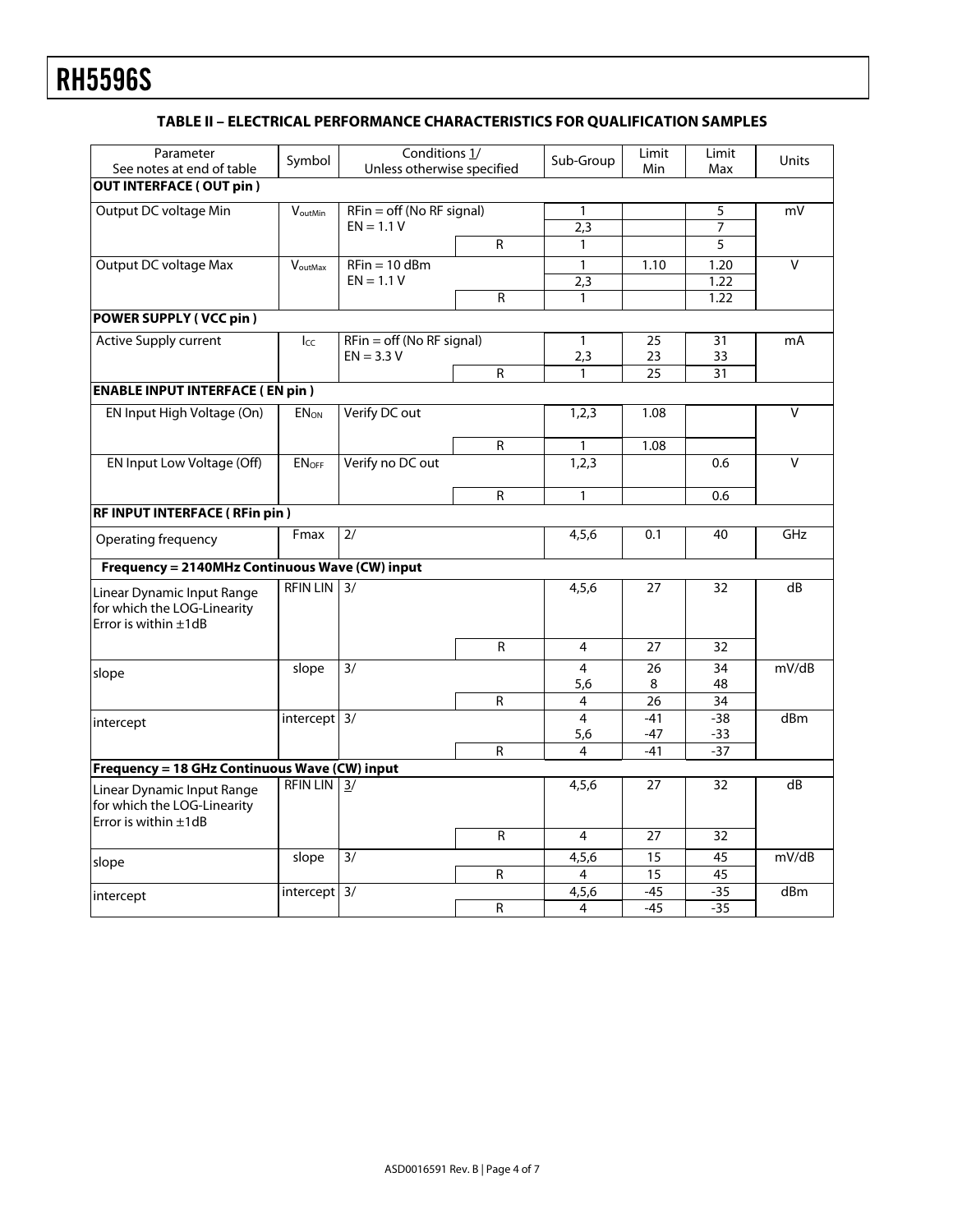#### **TABLE II – ELECTRICAL PERFORMANCE CHARACTERISTICS FOR QUALIFICATION SAMPLES - Continued**

| Parameter<br>See notes at end of table                                                 | Symbol          | Conditions 1/<br>Unless otherwise specified |   | Sub-Group | Limit<br>Min | Limit<br>Max | Units |
|----------------------------------------------------------------------------------------|-----------------|---------------------------------------------|---|-----------|--------------|--------------|-------|
| Frequency = 40GHz Continuous Wave (CW) input                                           |                 |                                             |   |           |              |              |       |
| Linear Dynamic Input Range<br>for which the LOG-Linearity<br>Error is within $\pm 1dB$ | <b>RFIN LIN</b> | $\frac{3}{2}$                               |   | 4,5,6     | 21           | 26           | dB    |
|                                                                                        |                 |                                             | R | 4         | 21           | 26           |       |
| slope                                                                                  | slope           | $\frac{3}{2}$                               |   | 4,5,6     | 24           | 34           | mV/dB |
|                                                                                        |                 |                                             | R | 4         | 24           | 34           |       |
| intercept                                                                              | intercept 3/    |                                             |   | 4,5,6     | -38          | -32          | dBm   |
|                                                                                        |                 |                                             | R | 4         | -38          | -32          |       |

Table II Notes:

 $1/$  VCC = EN = 3.3V. CW, 50Ω source at RFIN, f<sub>RF</sub> = 2140MHz, T<sub>A</sub> nom = 25<sup>o</sup>C, T<sub>A</sub> max = 85<sup>o</sup>C, and T<sub>A</sub> min = -40<sup>o</sup>C, unless otherwise noted. Refer to section 3.4 for radiation features.

2/ Parameter is part of device initial characterization which is only repeated after major design and process changes or with subsequent wafer lots. Parameter is not production tested for Min Frequency.

3/ LOG-Linearity Error is the input-referred power measurement error relative to the best fit straight line (VOUT vs pin in dBm) obtained by linear regression at TA = 25°C. The input power range used for the linear regression is from –37dBm to –5dBm for 100MHz through 35GHz, from -32dBm to –5dBm for 40GHz. Refer to the applications notes in the LTC5596 commercial datasheet.

#### **TABLE III – LIFE TEST/BURN-IN DELTA LIMITS**

| Parameter                    | Symbol  | Delta      | Units |
|------------------------------|---------|------------|-------|
| <b>Active Supply current</b> | Icc     | ±550       | uA    |
| Output DC voltage Max        | VoutMax | $\pm 0.02$ |       |

Table III Notes: Refer to Table II for conditions. TA nom = 25ºC only.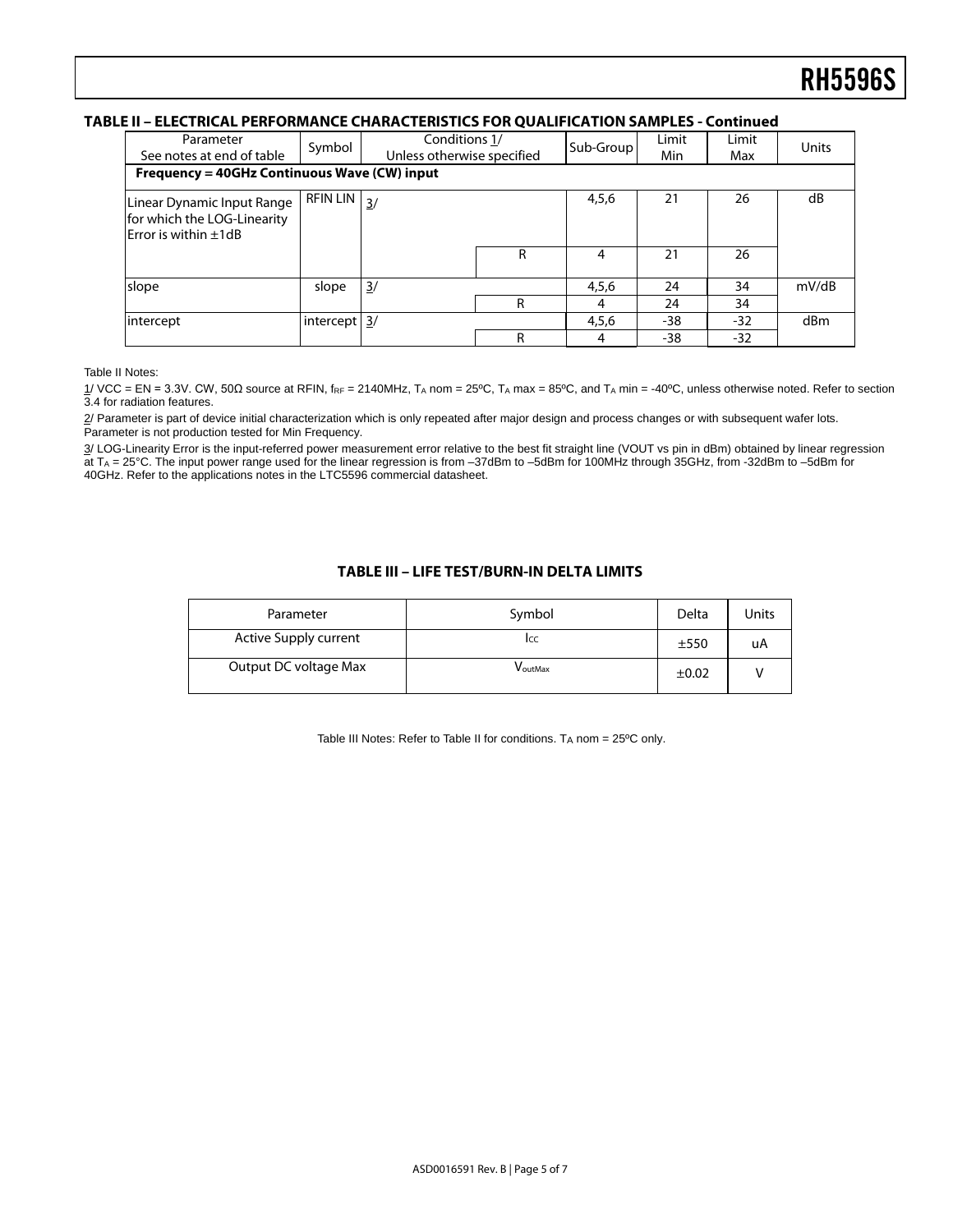## **5.0 Die Outline and Pad Functions**



| <b>PAD</b><br><b>NUMBER</b> | <b>PAD</b><br><b>NAME</b> | <b>X-Coordinate</b><br>$(\mu m)$ | <b>Y-Coordinate</b><br>$(\mu m)$ | <b>X-Coordinate</b><br>(Mil) | <b>Y-Coordinate</b><br>(Mil) |
|-----------------------------|---------------------------|----------------------------------|----------------------------------|------------------------------|------------------------------|
|                             | $V_{\rm CC}$              | 460.79                           | 609.00                           | 18.14                        | 23.98                        |
| 2                           | <b>OUT</b>                | 460.79                           | 203.00                           | 18.14                        | 7.99                         |
| 3                           | <b>FLTR</b>               | 460.79                           | $-203.00$                        | 18.14                        | $-7.99$                      |
| 4                           | GND                       | 460.79                           | $-609.00$                        | 18.14                        | $-23.98$                     |
| 5                           | <b>GND</b>                | $-460.79$                        | $-605.00$                        | $-18.14$                     | $-23.82$                     |
| 6                           | <b>RF<sub>IN</sub></b>    | $-460.79$                        | $-255.00$                        | $-18.14$                     | $-10.04$                     |
| 7                           | GND                       | $-460.79$                        | 95                               | $-18.14$                     | 3.74                         |
| 8                           | EN                        | $-460.79$                        | 605.00                           | $-18.14$                     | 23.82                        |
| 9                           | GND                       | 0.00                             | 406.00                           | 0.00                         | 15.98                        |
| 10                          | GND                       | $-110.79$                        | $-255.00$                        | $-4.36$                      | $-10.04$                     |

Pad opening: 2.756mils (70um)

# **PAD FUNCTIONS**

V<sub>CC</sub> (Pad 1): Power Supply Pad. Typical current consumption is 30mA at room temperature. This pad should be externally bypassed with a 100nF capacitor.

**OUT(Pad 2): Detector Output. The DC voltage at this pad** varies linearly with the RF input power level in dBm. This output is able to drive a  $50\Omega$  load. To avoid permanent damage, do not short to V<sub>CC</sub> or GND. In shutdown mode  $(EN = Low)$ , this interface become high impedance, to avoid discharge of capacitors in an external ripple filter.

FLTR (Pad 3): An optional capacitor connected between FLTR and OUT (Pad 2) reduces the detector ripple averaging bandwidth. This will also increase the rise and fall times of the detector. To avoid permanent damage to the circuit, the DC voltage at this pad should not exceed 0.4V. GND (Pads 4, 5, 7, 10): Circuit Ground. All ground pins are internally connected together. Pads 5 and 7 should be used as RF return ground and connected to the transmission line interfacing to RFIN (Pad 6).

RF<sub>IN</sub> (Pad 6): RF Input. This pad is internally DC-coupled to GND through a  $50\Omega$  termination resistor. To avoid damage to the internal circuit, the DC voltage applied to this pad should not exceed 1V. The ground-signal-ground arrangement of Pads 5 through 7 support termination of Pad 6 by a high frequency transmission line, such as a grounded co-planar waveguide (GCPW). No external decoupling capacitor is necessary as long as the DC voltage on Pad 6 is kept below 1V.

EN (Pad 8): Chip Enable. A voltage above 1.1V applied to this pad will bring the device into normal operating mode. A voltage below 0.6V will bring the device into a low power shutdown mode. Do not float this pad.